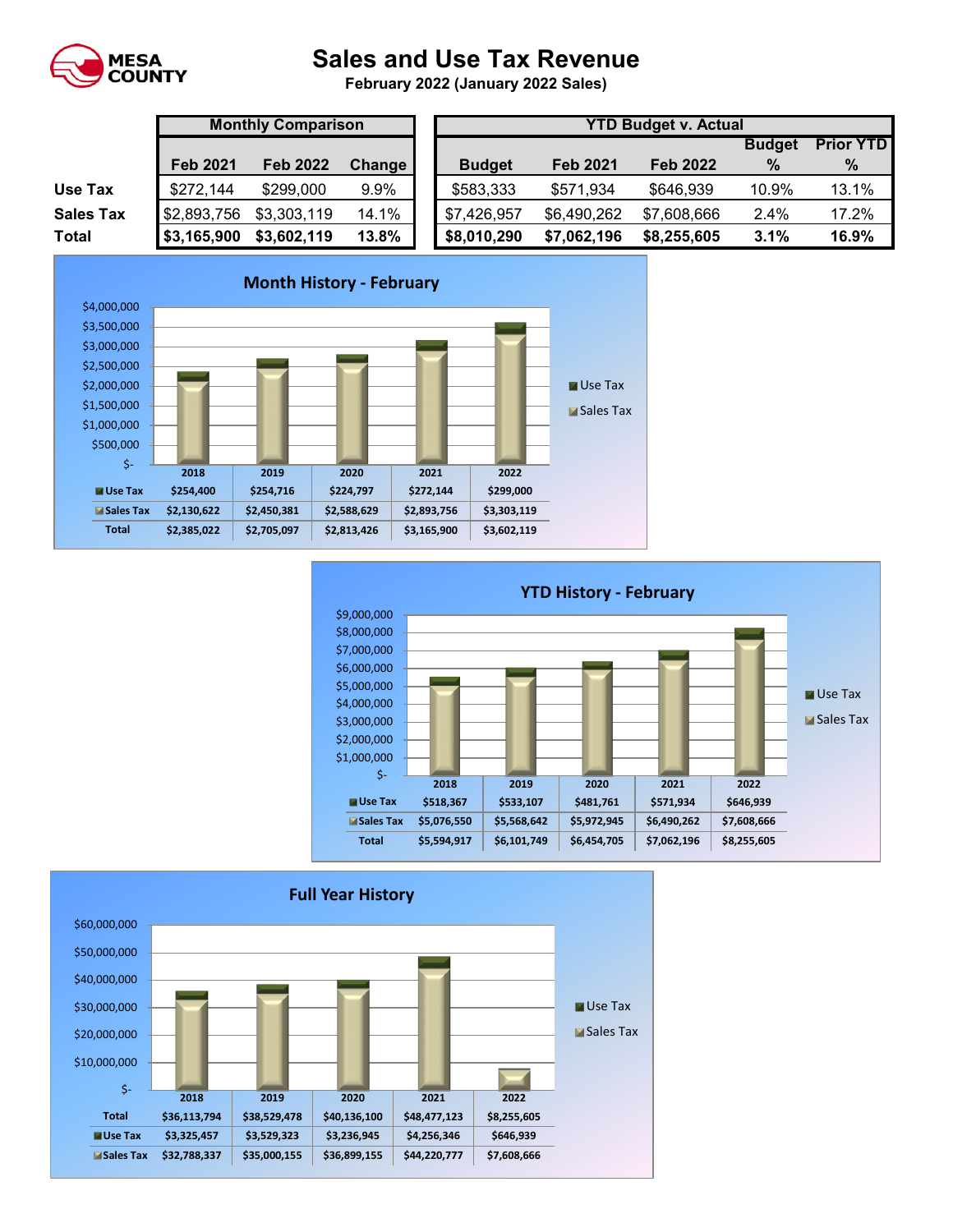

## **Sales Tax by Industry**

 **February 2022 (January 2022 Sales)**

|                                  | <b>Monthly Comparison</b> |                 |          |  | <b>Year-to-Date Comparison</b> |                 |                     |          |  |  |
|----------------------------------|---------------------------|-----------------|----------|--|--------------------------------|-----------------|---------------------|----------|--|--|
|                                  | <b>Feb 2021</b>           | <b>Feb 2022</b> | % Change |  | <b>YTD 2021</b>                | <b>YTD 2022</b> | \$ Change           | % Change |  |  |
| <b>Retail</b>                    |                           |                 |          |  |                                |                 |                     |          |  |  |
| Clothing                         | 74,068                    | 73,928          | $-0.2%$  |  | 218,539                        | 248,208         | 29,669              | 13.6%    |  |  |
| Food & Beverage                  | 141,323                   | 144,283         | 2.1%     |  | 340,826                        | 336,340         | (4, 487)            | $-1.3%$  |  |  |
| <b>Gasoline Stations</b>         | 29,905                    | 33,584          | 12.3%    |  | 59,298                         | 72,421          | 13,123              | 22.1%    |  |  |
| <b>Health/Personal Care</b>      | 80,479                    | 111,457         | 38.5%    |  | 174,864                        | 240,463         | 65,599              | 37.5%    |  |  |
| <b>Sporting Goods</b>            | 99,944                    | 85,574          | $-14.4%$ |  | 274,529                        | 303,571         | 29,042              | 10.6%    |  |  |
| <b>Internet Sales</b>            | 218,560                   | 237,113         | 8.5%     |  | 541,416                        | 573,205         | 31,788              | 5.9%     |  |  |
| <b>Other Retail</b>              | 421,191                   | 442,603         | 5.1%     |  | 1,041,106                      | 1,168,742       | 127,635             | 12.3%    |  |  |
| <b>Total Retail 1,065,469</b>    |                           | 1,128,541       | 5.9%     |  | 2,650,579                      | 2,942,949       | 292,370             | 11.0%    |  |  |
| <b>Other Industries</b>          |                           |                 |          |  |                                |                 |                     |          |  |  |
| Agriculture                      | 186                       | 460             | 147.9%   |  | 1,800                          | 1,730           | (70)                | $-3.9%$  |  |  |
| Auto                             | 369,107                   | 417,009         | 13.0%    |  | 768,031                        | 850,842         | 82,811              | 10.8%    |  |  |
| Auto Repair                      | 58,772                    | 64,681          | 10.1%    |  | 122,792                        | 157,401         | 34,609              | 28.2%    |  |  |
| Construction                     | 32,190                    | 57,873          | 79.8%    |  | 84,652                         | 126,779         | 42,127              | 49.8%    |  |  |
| Finance                          | 8,390                     | 6,084           | $-27.5%$ |  | 16,670                         | 14,595          | (2,074)             | $-12.4%$ |  |  |
| Home Improvement                 | 381,441                   | 476,607         | 24.9%    |  | 824,530                        | 998,451         | 173,921             | 21.1%    |  |  |
| Hotel & Restaurant               | 350,342                   | 383,254         | 9.4%     |  | 683,891                        | 827,049         | 143,157             | 20.9%    |  |  |
| Manufacturing                    | 102,888                   | 124,145         | 20.7%    |  | 249,360                        | 281,385         | 32,025              | 12.8%    |  |  |
| Medical                          | 4,871                     | 6,815           | 39.9%    |  | 11,346                         | 26,265          | 14,919              | 131.5%   |  |  |
| Oil & Gas                        | 13,737                    | 19,265          | 40.2%    |  | 38,422                         | 47,281          | 8,859               | 23.1%    |  |  |
| Professional                     | 24,743                    | 26,074          | 5.4%     |  | 54,169                         | 61,995          | 7,826               | 14.4%    |  |  |
| Rentals                          | 69,783                    | 73,782          | 5.7%     |  | 145,742                        | 162,448         | 16,706              | 11.5%    |  |  |
| Telecommunications               | 91,995                    | 134,123         | 45.8%    |  | 184,016                        | 265,029         | 81,014              | 44.0%    |  |  |
| Transportation                   | 8,607                     | 14,752          | 71.4%    |  | 19,683                         | 37,707          | 18,024              | 91.6%    |  |  |
| <b>Utilities</b>                 | 70,081                    | 79,404          | 13.3%    |  | 122,773                        | 145,729         | 22,956              | 18.7%    |  |  |
| Wholesale                        | 183,620                   | 222,512         | 21.2%    |  | 397,293                        | 507,225         | 109,932             | 27.7%    |  |  |
| All Other                        | 57,534                    | 67,736          | 17.7%    |  | 114,513                        | 153,807         | 39,293              | 34.3%    |  |  |
| Total Other Industries 1,828,287 |                           | 2,174,578       | 18.9%    |  | 3,839,682                      | 4,665,716       | 826,034             | 21.5%    |  |  |
| <b>Grand Total</b>               | 2,893,756                 | 3,303,119       | 14.1%    |  | 6,490,262                      |                 | 7,608,666 1,118,404 | 17.2%    |  |  |

## **Use Tax Detail February 2022**

|                         | <b>Monthly Comparison</b> |          |          |  | <b>Year-to-Date Comparison</b> |                 |           |          |  |
|-------------------------|---------------------------|----------|----------|--|--------------------------------|-----------------|-----------|----------|--|
|                         | Feb 2021                  | Feb 2022 | % Change |  | <b>YTD 2021</b>                | <b>YTD 2022</b> | \$ Change | % Change |  |
| Automobile Use Tax      | 266,527                   | 297,786  | 11.7%    |  | 561,786                        | 644,482         | 82,695    | 14.7%    |  |
| <b>Building Use Tax</b> | 5.617                     | 1,214    | -78.4%   |  | 10,148                         | 2,458           | (7,690)   | -75.8%   |  |
| <b>Total Use Tax</b>    | 272.144                   | 299,000  | $9.9\%$  |  | 571,934                        | 646,939         | 75,005    | 13.1%    |  |